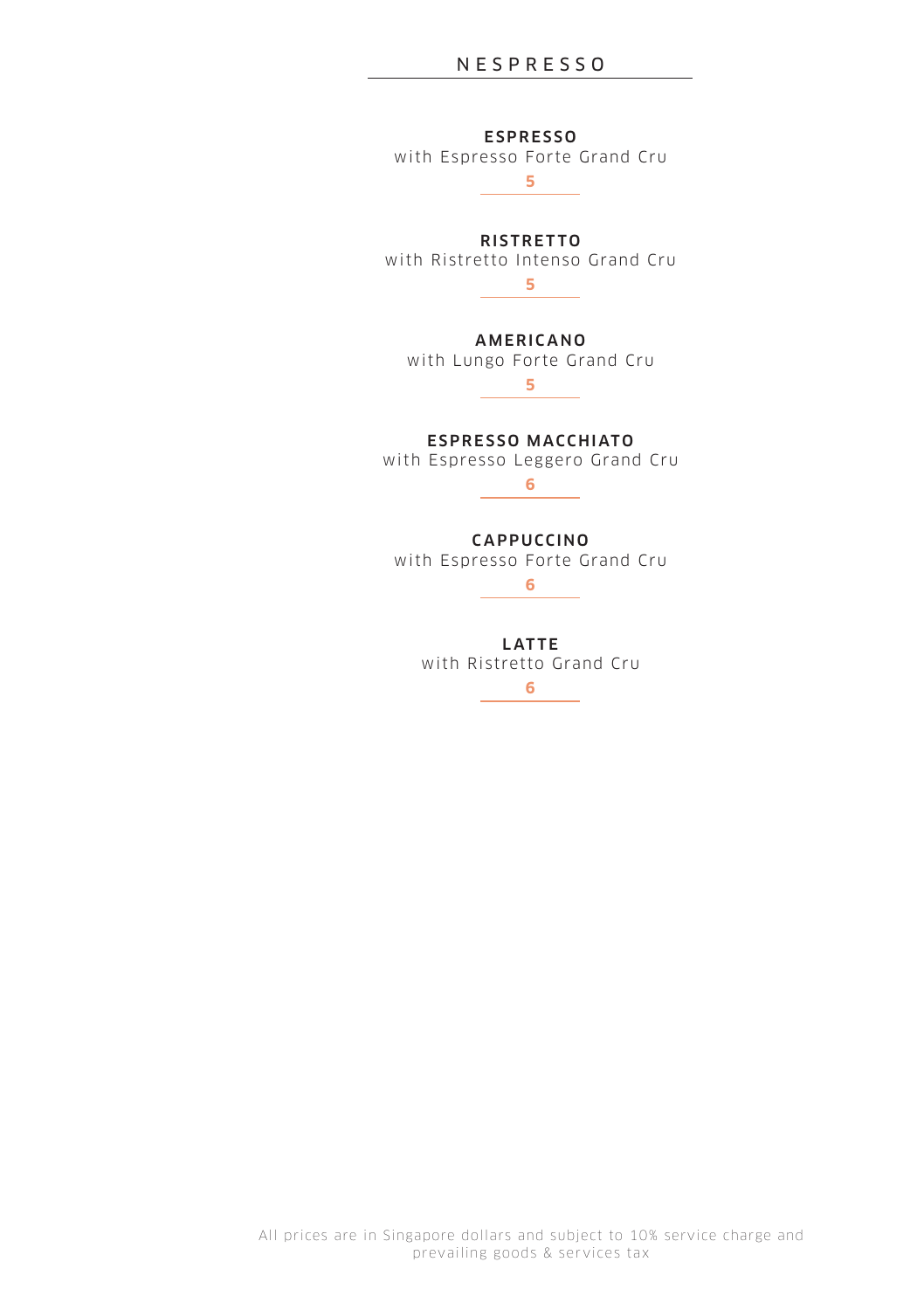

All prices are in Singapore dollars and subject to 10% service charge and prevailing goods & services tax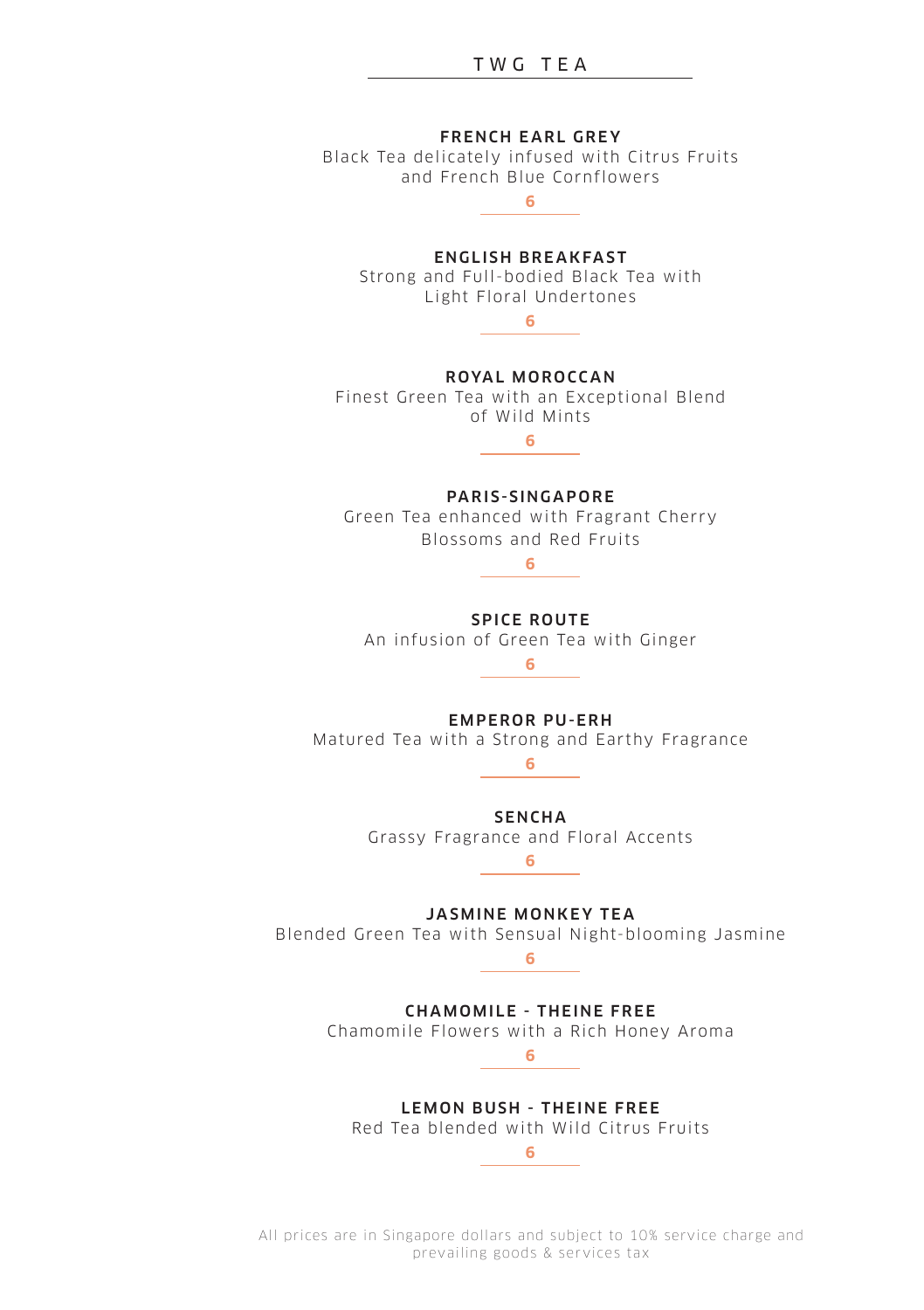# COCKTAILS

#### **WHISKY DRY**

Monkey Shoulder and Ginger Ale

16

## COSMOPOLITAN

Greygoose Vodka, Cointreau, Cranberry and Lime Juice



**GIN FIZZ** Paper Latern Gin, Lemon Juice, Sugar and Soda Water

### **CUBALIBRE**

Bacardi Carta, Blanca, Lime and Coke

 $20$ 

SIDE CAR Remy Martin VSOP, Lemon Juice and Cointreau  $20$ 

#### **PAIOMA**

Don Juillo Blanco, Grapefruit Tonic. Lime Juice and Agave Syrup

 $20$ 

# BARREL-AGED

### **RUM OLD FASHIONED**

Bacardi Carta Negra, Muscovado Sugar and Black Walnut Bitters

# $24$

**SAZERAC** 

Absinthe, Russell's Reserve 10 YO Bourbon, Peychauds Bitters and Angostura Bitters

 $30<sub>2</sub>$ 

All prices are in Singapore dollars and subject to 10% service charge and prevailing goods & services tax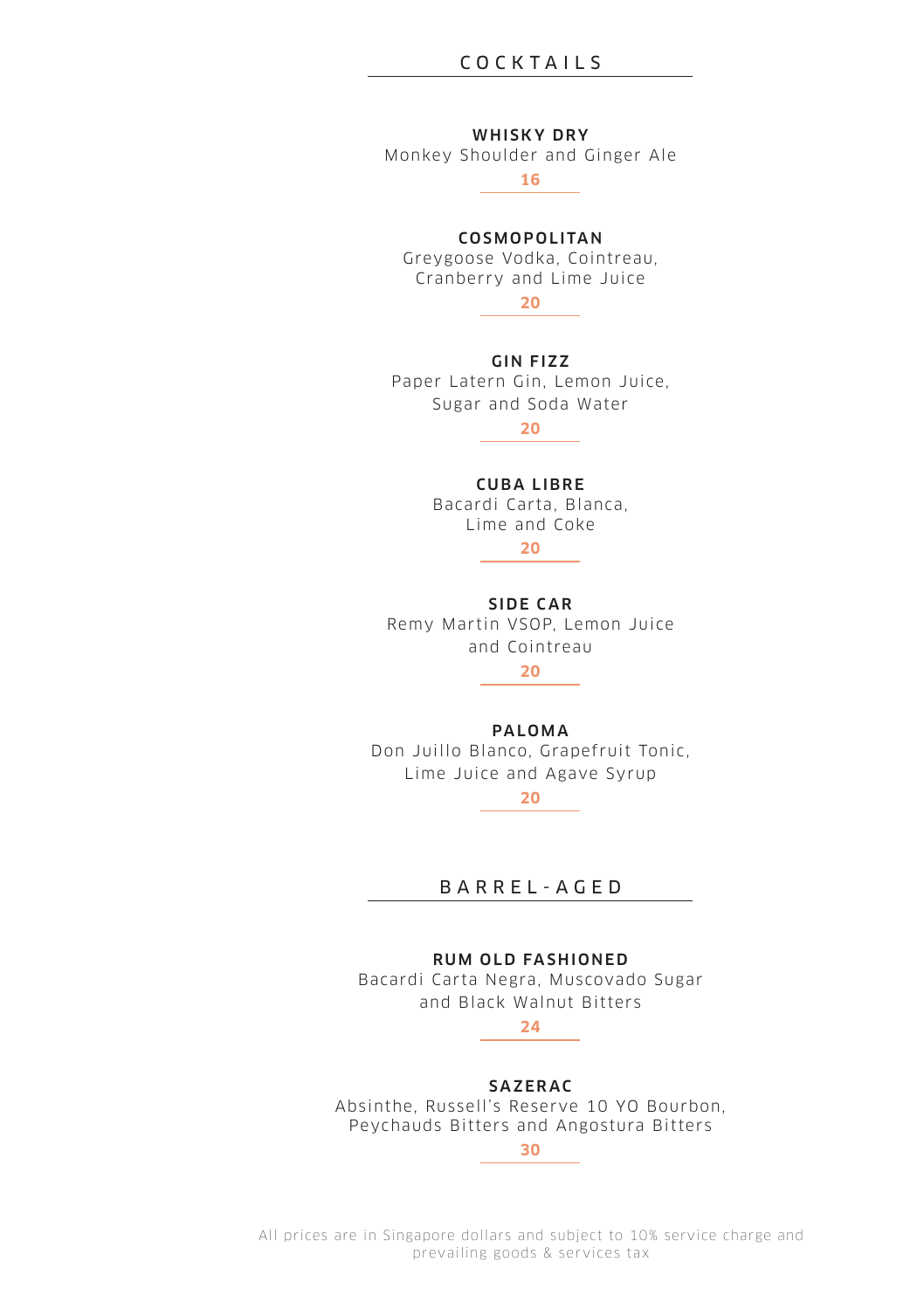GAYDA T'AIR DOC SYRAH

**18**

WHITE WINE

GAYDA T'AIR DOC SAUVIGNON BLANC **18**

SOFITEL CRAFT BEERS

TROPICANA BOTANICAL PILSNER **13**

BANANA SUNDAY SESSION IPA **13**

> CROCODILE SUNSET ALE **13**

CONVERSATION IN BROWN **13** 

D R A F T B E E R

TIGER S ingapore **12/16**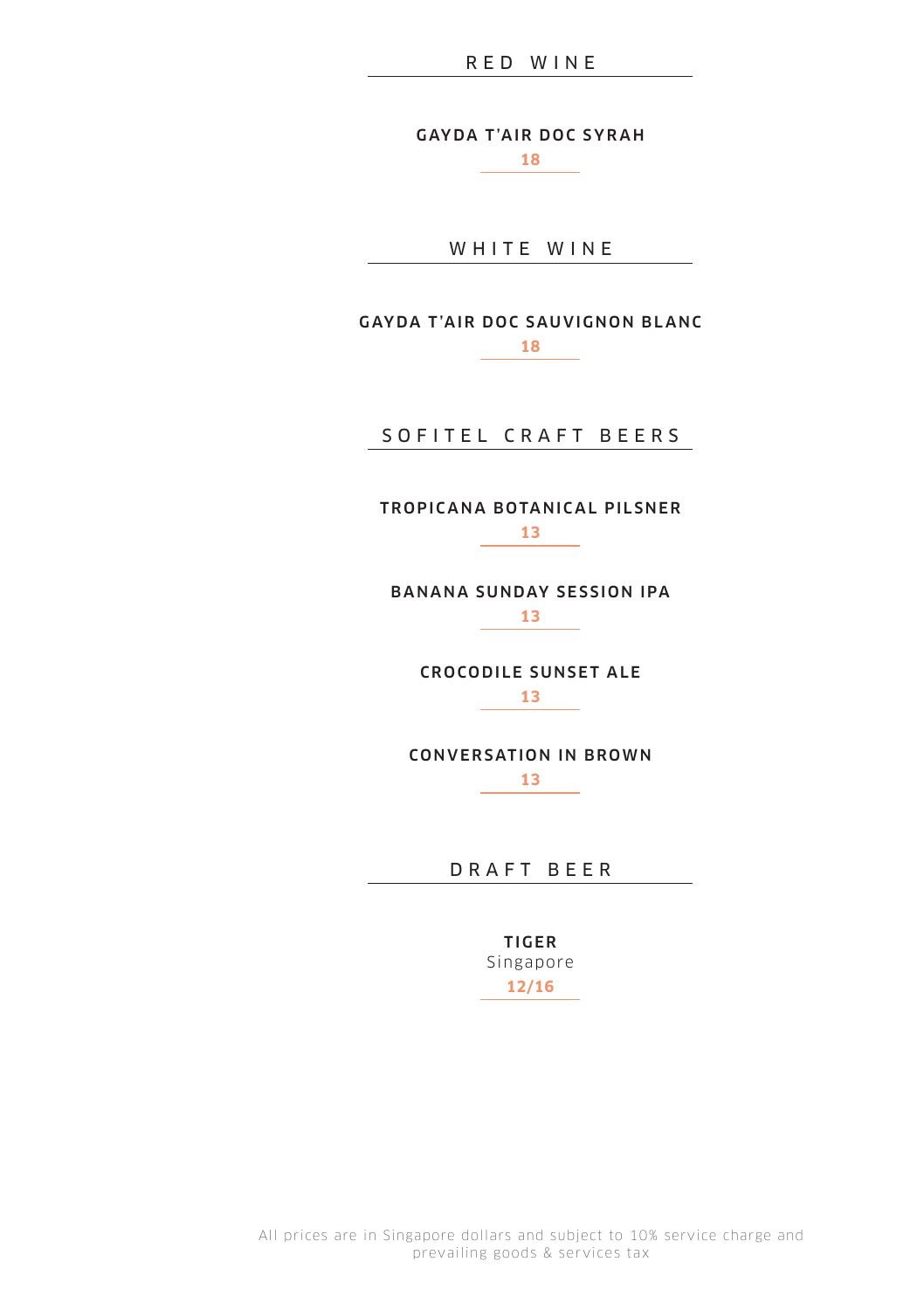### **BEERS**

**CORONA EXTRA** Mexico 14 **ASAHI** waxuu 14 PERONI Italy 14 **STELLA ARTOIS** Belgium  $14$ LITTLE CREATURES PALE ALE Australia 16 **ERDINGER DUNKEL** Germany  $22$ **ASAHI DRY ZERO** Japan  $10<sup>10</sup>$ 

 $G \mid N$ 

**BOMBAY SAPPHIRE**<br>United Kingdom  $15/345$ 

VODKA

**KETEL ONE** Netherlands 15 / 315

All prices are in Singapore dollars and subject to 10% service charge and prevailing goods & services tax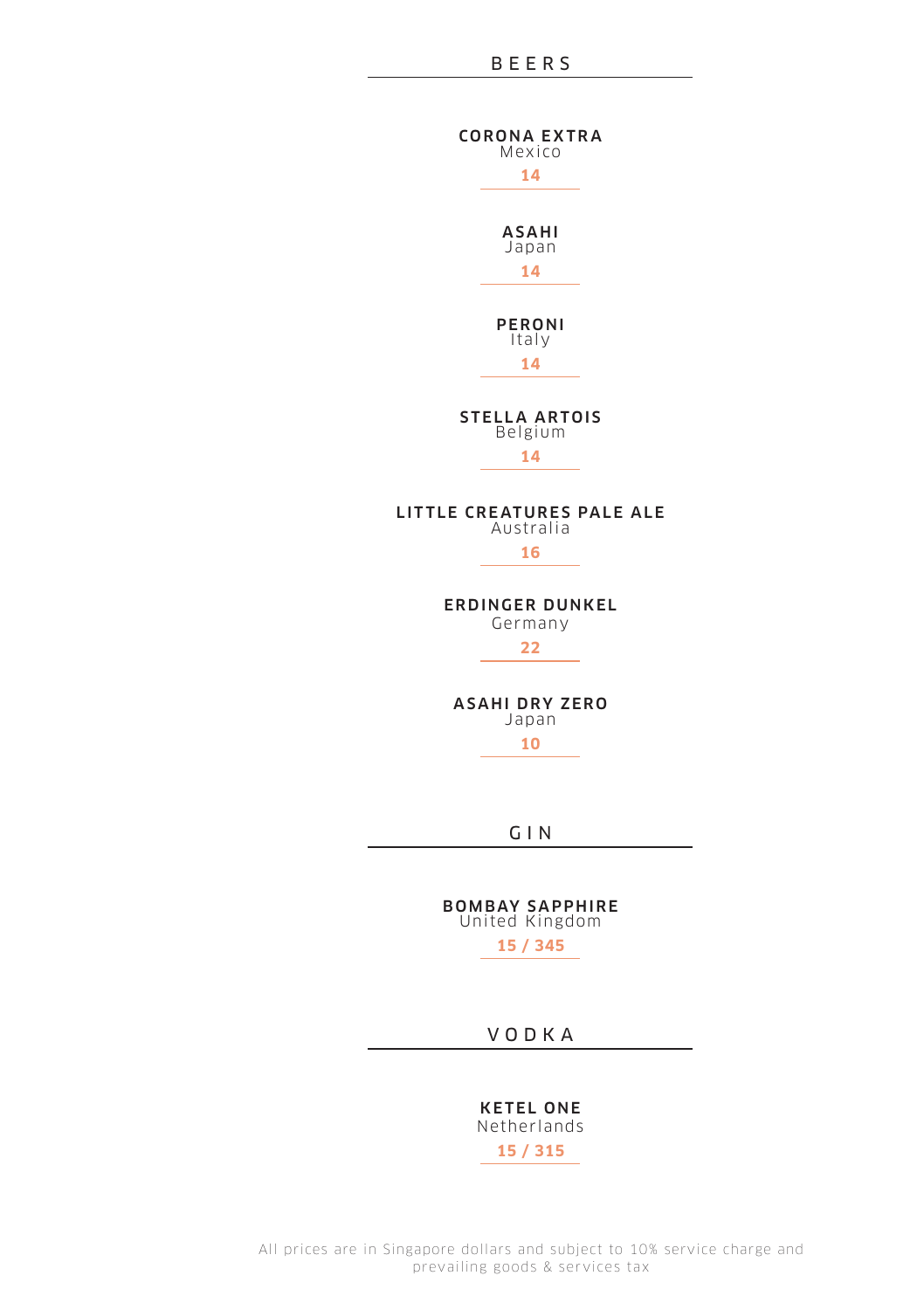**MOUNT GAY RUM ECLIPSE** Barbados

**15 / 310**

T E Q U I L A

DON JULIO BLANCO

Mex ico

**15 / 315**

W H I S K Y

# BALVENIE DOUBLE WOOD 12 YO SINGLE MALT SCOTCH

**20 / 420**

C O G N A C

RÉMY MARTIN VSOP

France

**16 / 330**

# **MOCKTAILS**

C AF É Seedlip Spice, No. 12 TWG Tea Syrup, Brewed Coffee, Marmalade

**12**

# **BOSOUET**

Seedlip Grove, Carrot and Fruits, Agave Nectar

**12**